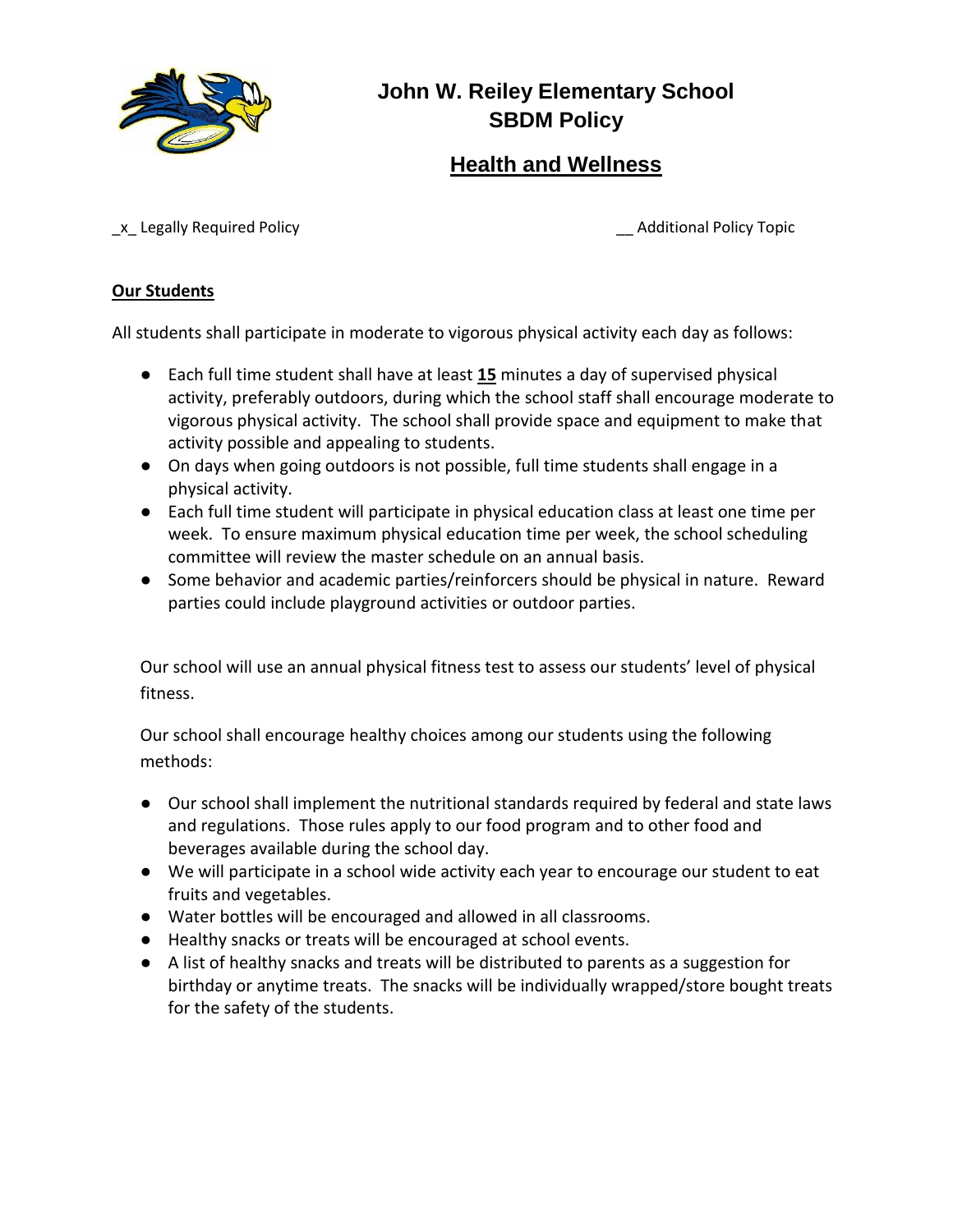#### **Faculty and Staff**

● Staff will be encouraged to develop personal fitness and nutrition goals which will be recognized and celebrated.

The provisions of this policy shall be implemented to comply with provisions required by federal law, state law, or local school board policy. If any specific requirement above does not fit with those rules, the principal shall notify the committee so the policy can be amended to fit.

The principal shall share this policy with the Kentucky Department of Education when KDE asks for this information.

First Reading: 6-3-09 Second Reading: 7-7-09 Adoption: 7-7-09 Revised: 11-14-16

\_\_\_\_\_\_\_\_\_\_\_\_\_\_\_\_\_\_\_\_\_\_\_\_\_\_\_\_\_\_\_ (Council Chairperson)